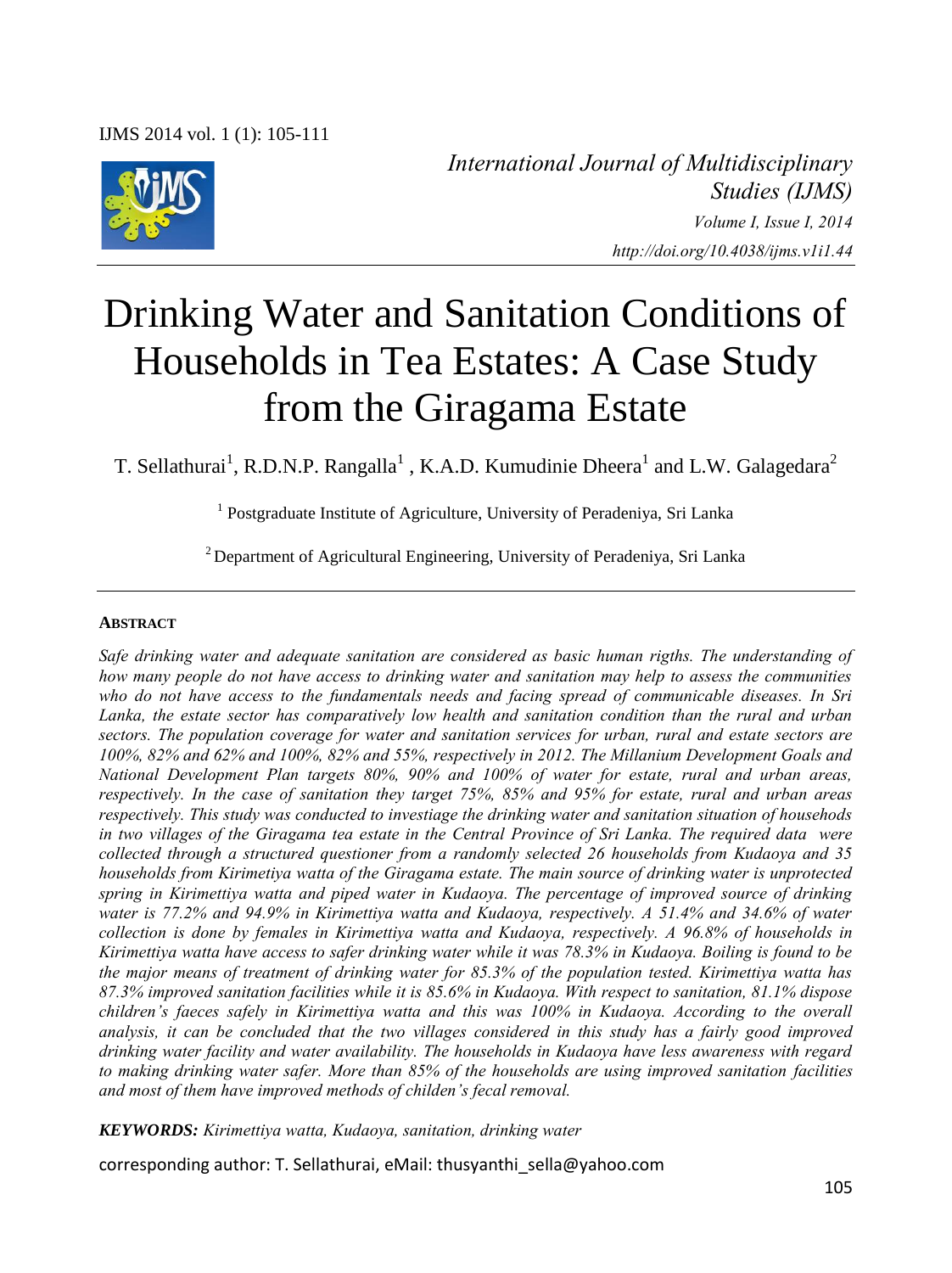#### **1. INTRODUCTION**

Safe water and adequate sanitation are basic necessities for the health of every person on the planet. Yet, many people throughout the world do not have access to these fundamental needs. An important step towards resolving this global crisis is to understand its magnitude *i.e.* how many people lack access to drinking-water and sanitation?

Water sanitation and hygiene is directly linked with the United Nation's (UN) Millennium Development Goals (MDGs), and is now recognized by the UN as a fundamental human right, essential for human dignity and well being. The target 7C of goal 7 of the MDGs state that 'halve by 2015, the proportion of population without sustainable access to safe drinking water and sanitation condition' (UN, 2013). According to the UN (2013), between 1990 and 2010, more than 2 billion people gained access to improved drinking water source *i.e.* the proportion of people using an improved water source rose from 76% in 1990 to 89% in 2010. In 2011, 768 million people remained without access to an improved source of drinking water. Over 240,000 people a day gained access to improved sanitation facilities from 1990 to 2011 and despite the progress, 2.5 billion people in developing countries still lack access to improved sanitation facilities (UN, 2013).

Table 1: The estimated coverage (`000) for those with existing access to water and sanitation and those that should have access if MDG target and universal coverage is achieved.

| Populat    |            | 2012 coverage | <b>MDG</b> | target | Universa |
|------------|------------|---------------|------------|--------|----------|
| ion        | population |               | coverage   |        |          |
| subsect    |            |               | population |        | coverage |
| <b>ors</b> |            |               | (2015)     |        | water/sa |
|            | Wate       | Sanit         | Water      | Sanit  | nitation |
|            | r          | ation         |            | ation  | populati |
|            |            |               |            |        | on       |
|            |            |               |            |        | (2020)   |
| Urban      | 4360       | 436           | 4452       | 4229   | 4610     |
| Rural      | 1194       | 1203          | 13495      | 1274   | 15604    |
|            |            | 4             |            | 5      |          |
| Estate     | 792        | 728           | 1047       | 981    | 1362     |

**Source:** IWA, Mapping human resource capacity gaps in the water supply and sanitation sector, country briefing note Sri Lanka 2013

What is the situation in Sri Lanka with respect to water supply and sanitation? In 2012, urban, rural and estate areas population is at 4,359,683, 14,640,425 and 1,277,489 respectively and it is projected to increase to 4,451,879, 14,994,614 and 1,285,169 respectively in 2015 and 4,609,891, 15,604,072 and 1,298,072 in 2020 (IWA, 2013).

The population coverage of water and sanitation services for urban, rural and estate areas are 100%, 82% and 62% and 100%, 82%and 55%, respectively (IWA, 2013). The National Water Supply and Drainage Board (NWSDB), Plantation Human Development Trust, CBOs, Estate Management Companies, Rural Municipal Councils are the main service providers for the estate sector and the estate sector use shared toilets with pit latrines or septic tanks and soakage pits for sanitaion technologies.

The MDG and National Development Plan targets 100%, 90% and 80%of water supply for urban, rural and the estate sector, respectively. In the case of sanitation, the target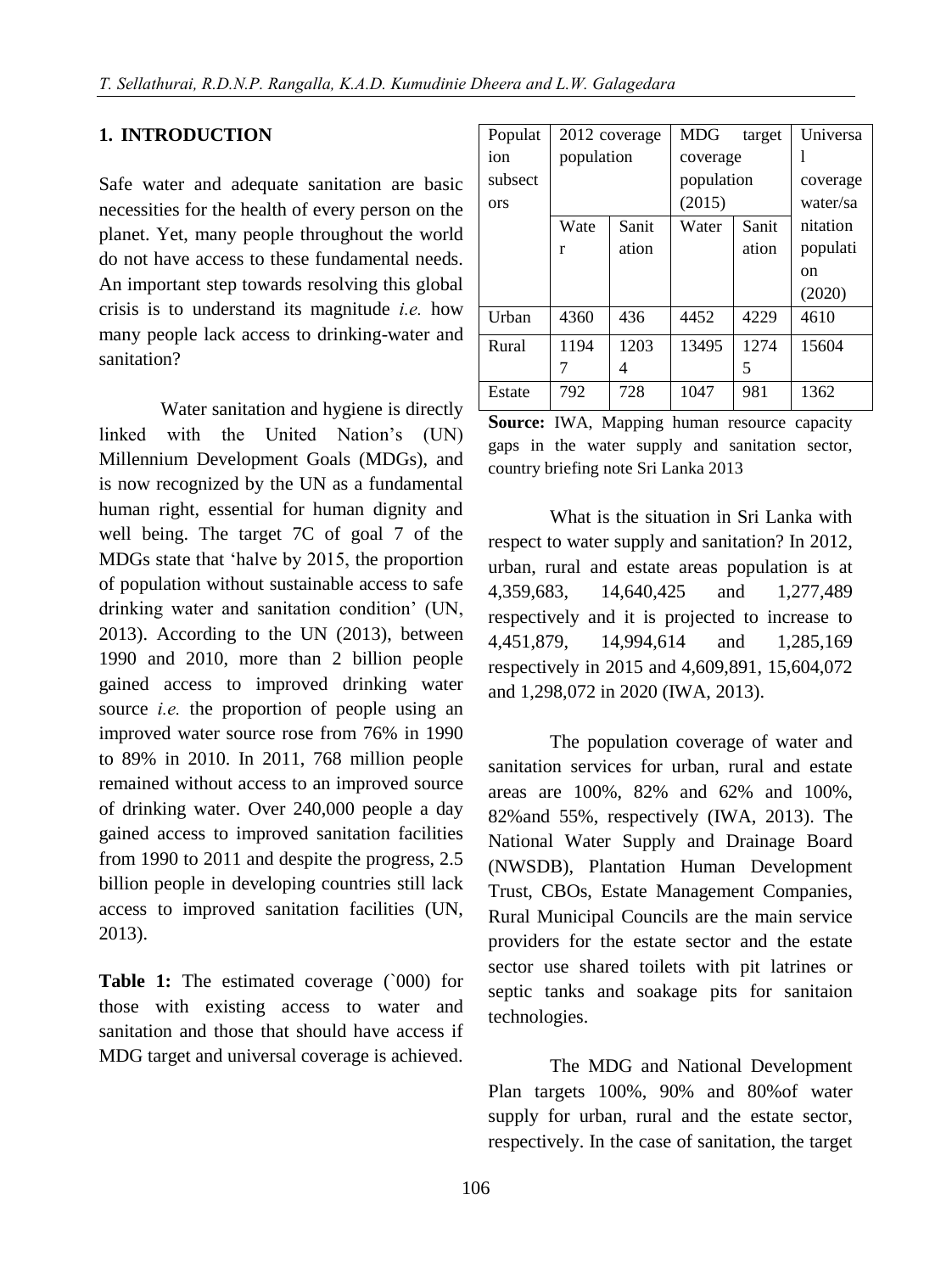is 95%, 85% and 75% for urban, rural and estate, respectively.

Table 1 indicates the estimated coverage for those with existing access to water and sanitation and those that should have access if MDG targets and universal coverage are achieved.

It is a common understanding that the estate sector in Sri Lanka has comparatively low educational qualification, economic levels and health and sanitation conditions. Accurate information about drinking water, sanitation and hygiene related issues are invaluable to national leaders, decision makers and stakeholders when making policy decisions. Sound, evidence based information can be used in a variety of ways, including; to assess progress toward national and international goals and targets, to promote increased investments in the sector and to focus attention on needy areas and efficiently allot resources. Therefore, we conducted a preliminary study to assess water supply and sanitation conditions among two selected communities at the Giragama estate in the Kandy district.

# **1. 1 Scope of the study**

The assessment investigates the drinking water and sanitation condition of households' in the Giragama estate with special reference to:

- Source of drinking water
- The collection of water
- Treatment of drinking water
- Owning of toilet facility and type of facility
- Awareness of disposal of children fecal matter

The study areas included in the survey include two villages naming Kudaoya and Kirimettiya watta. The majority of residents in the two villages' work at the Giragama tea estate.

## **1.2 Background of the study area**

The Giragama estate is located at Yatinuwara GN division in the Kandy district. It comes under the Pussellawa plantations. According to the statistical report of Sri Lanka (2012), Kirimettiya watta and Kudaoya have a population of 937 and 958, respectively. The number of households occupied with drinking water facilities at Kirimetiya Watta and Kudaoya are 132 and 178, respectively while it is 237 and 254, respectively for sanitation facilities.

# **2 MATERIALS AND METHODS**

In order to find out the drinking water and sanitation conditions we randomly selected 61 households from the Kudaoya (26) and Kirimetiya watta (35) villages in Giragama estate.

|                         | Improved                            | Unimproved                |  |
|-------------------------|-------------------------------------|---------------------------|--|
| Drinking                | Piped water into                    | Unprotected               |  |
| water                   | dwelling.                           | dug well,                 |  |
|                         | Plot or yard, public<br>unprotected |                           |  |
|                         | tap/standpipe, tube                 | spring, cart with         |  |
|                         | well/borehole,                      | small tank /              |  |
|                         | protected dug well,                 | drum, bottled             |  |
|                         | protected spring,                   | water $\alpha$ , tanker – |  |
|                         | rainwater                           | truck, surface            |  |
|                         | collection                          | water (river,             |  |
|                         |                                     | dam, lake,                |  |
|                         |                                     | pond, stream,             |  |
|                         | canal, irrigation                   |                           |  |
|                         |                                     | channels)                 |  |
| Sanitation <sup>b</sup> | Flush / pour flush                  | Flush / Pour              |  |
|                         | to:                                 | flush to:                 |  |
|                         | Piped sewer                         | Else ware                 |  |
|                         | system                              | Pit latrine               |  |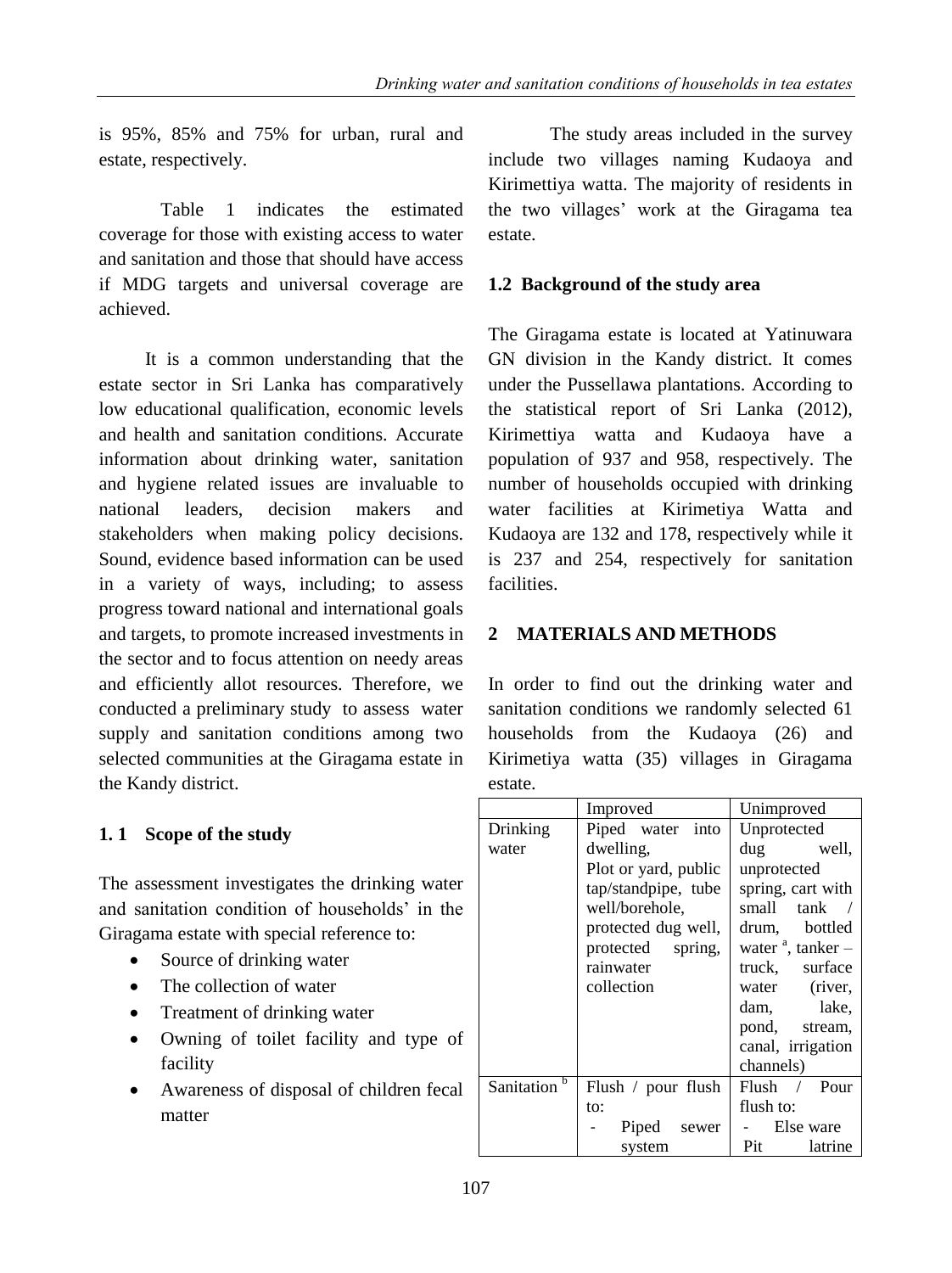| Septic tank         | without slab     |
|---------------------|------------------|
| Pit latrine         | open pit         |
| Unknown             | <b>Bucket</b>    |
| place /<br>not      | Hanging toilet / |
| known where         | hanging latrine  |
| VIP latrine         | No facilities or |
| Pit latrine<br>with | bush or field    |
| slab                |                  |
| Composting toilet   |                  |

- a Bottle water is considered improved only when the household uses water from an improved source for cooking and personal hygiene
- b Shared or public facilities are not counted as improved Source: WHO/Unicef, 2006

A semi-structured questioner, which has been recommended by World Health Organization (WHO) and United Nations Children's Fund (UNICEF) for household survey on drinking water and sanitation condition was used for primary data collection.

This questioner included ten questions for analysis of drinking water and sanitation conditions. In this, the respective questions are presented in four parts: questions related to (i) basic household information, (ii) drinking water, (iii) sanitation, and (iv) disposal of children's faeces. The questions for drinking water provide information about the type of water source used, the time required to collect the water, who is responsible for fetching the water and about the treatment of drinking water.

The main focus on sanitation related questions were the type of sanitation facility used and whether the facility is shared with others. The main focus with respect to children's faeces was on the household practices for disposing of them. Table 2 shows the detailed classification of drinking water and sanitation condition according to (WHO and UNICEF, 2006). The obtained data were evaluated according to the indicated parameters.

#### **3. RESULTS AND DISCUSSIONS**

The main source of drinking water falls under the categories of piped water and unprotected springs in the Kirimettiya watta village and piped water and a protected dug well in the Kudaoya village. A Few number of households use the piped water, yard/plot, public tap/standpipe, tube well/borehole and surface water in Kirimettiya watta and unprotected dug well and unprotected spring in Kudaoya. In both cases they donot use bottled water for drinking purpose.A total of 51.0% of households use piped water in dwellings. According to the residents of the the Kirimettiya watta, their drinking water supplied through pipes is not or in good quality to be used as drinking water. They use water from an unprotected spring for drinking for which they have to spend around 10 to 30 minutes to collect the water. Some households with comparatively high income get drinking water from NWSDB connection by spending Rs. 16,000 per connection.

Even though the people in Kirimettiya watta depend on the unprotected spring for their drinking water source, the daily per capita water amount required to fulfill the basic household purposes is in a satisfied condition. They collect this water within 30 minuntes period in all situations. Even though the quantity of water needed is in a satisfied level, the quality of water seems to be at n unsatisfactory level. We did not measure and compare the water quality in this study due to a lack of resources. Water quantity available is an important parameter for health and sanitation of a society, since there are some affordable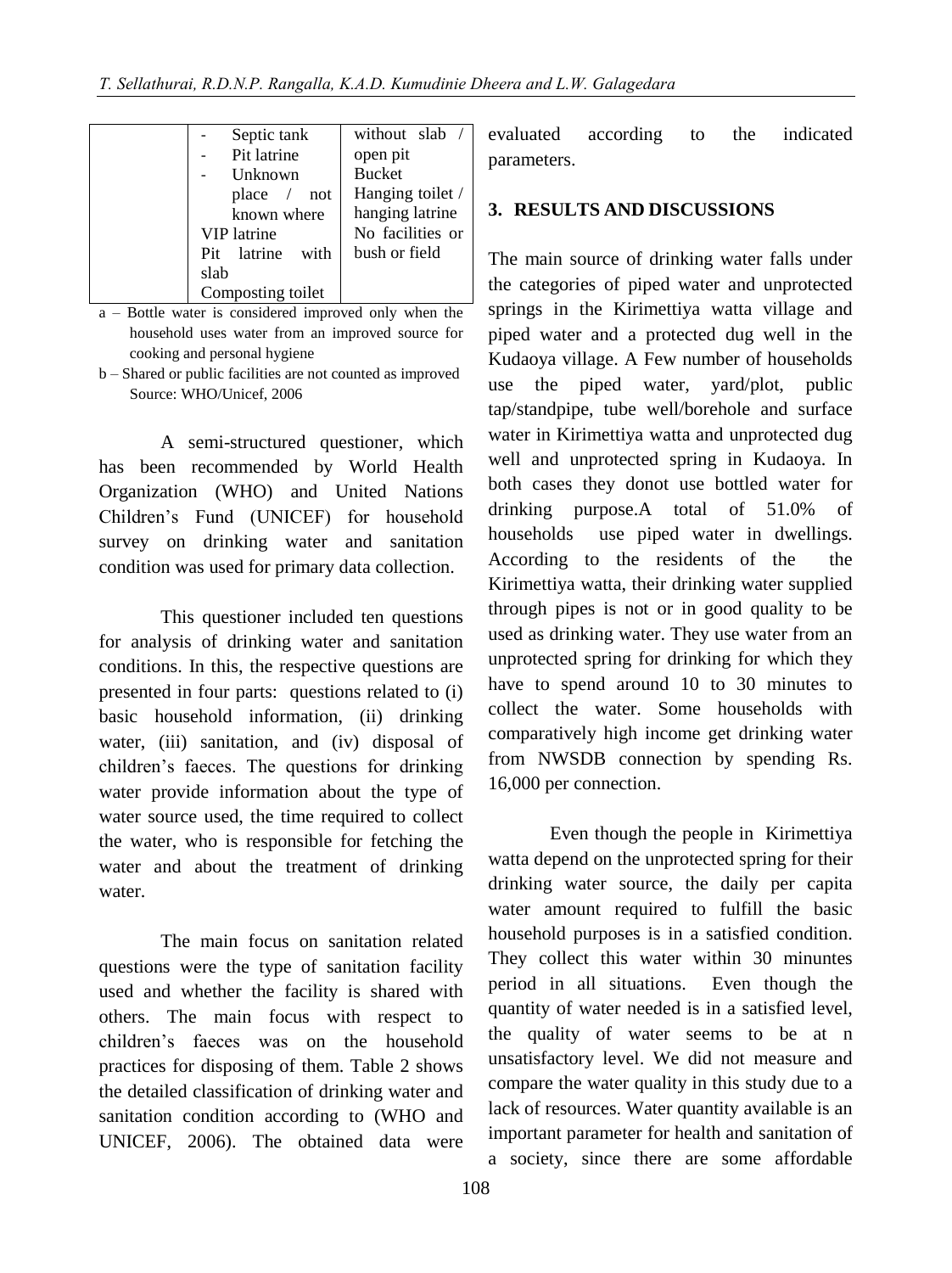treatment methods to clean the water to a drinkable quality.

**Table 2** The summary of the drinking water and sanitation condition in Giragama estate

| Parameter                                  | Kirimettya<br>Watta   | Kudaoya                            | Total |
|--------------------------------------------|-----------------------|------------------------------------|-------|
| Accessibility<br>to water                  | 100%                  | 100%                               | 100%  |
| Main source<br>of drinking<br>water        | Unprotected<br>spring | Piped<br>water<br>into<br>dwelling |       |
| Improved<br>source of<br>drinking<br>water | 77.2%                 | 94.6%                              | 83.9% |
| Gender issue<br>in water<br>collection     | 51.4%                 | 34.6%                              | 44.3% |
| Safer drinking<br>water                    | 96.8%                 | 78.4%                              | 89.8% |
| Improved<br>sanitation<br>facility         | 87.3%                 | 85.6%                              | 86.7% |
| Safe disposal<br>of children's<br>faeces   | 81.1%                 | 100%                               | 87.6% |

Burden of water collection mainly falls on the adult women in both villages. Of the survayed sample, 44.3% of the households depend on adult women to collect water from the source while 16.4% of the households share this burden with adult men. Only 4.9% of households need the contribution of female child under 15 years old to collect water. This information gives a sense that there are gender and generational disparities with respect to

water hauling responsibilities. According to these results, women have the major responsibility in collecting water even though she goes to work in the estate to generate a household income.

Out of 61 households, 52 (85.3%) treat water before using it for drinking and boiling is the main source of treatment (83.6%). In addition, they use water filters and after boiling allows water to stand and settle and they strain it using a piece of cloth. This provides an indication that the drinking water used in the household is of adequate quality in most situations. An adequate water treatment method disinfects water, killing harmful pathogens, but 8% of the sample use inadequate methods of water treatment. In both cases, there are no water born diseases incidents in the last 2 weeks before the surveyed date.

A sanitation facility is considered adequate if it hygienically separates human excreta from human contact. The survey question about the sanitation revealed that 9.8% of households with the facility of a flush/pour flush to pit latrine and 90.2% of households with the facilities of a pit latrine with the slab. Therefore, the surface water contamination is highly prohibited ( unlikely) in both villages. However, there could be some possibilities to groundwater pollution, which is beyond the scope of this study.

Out of 61 households only nine households (14.8%) that include 34 members, share their toilet facilities with two or three households. This amount is deducted from the improved sanitation facilities even though they have pit latrines with a slab. In most cases, the toilet facility is made through the estate owners.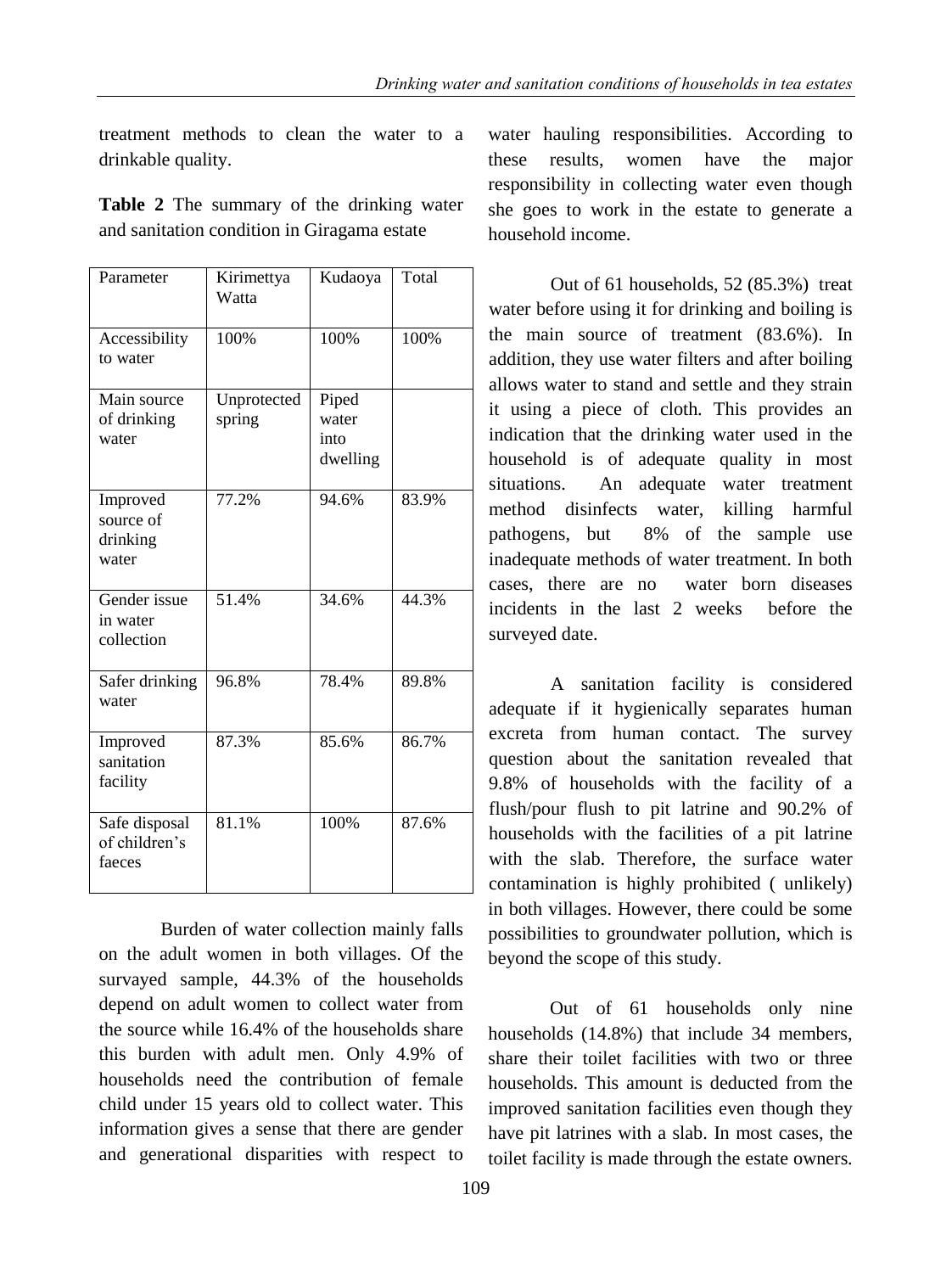They give financial support to construct toilets in every house hold of those who are working in their estates.

The safe disposal of children's faeces is of particular importance. Since children's stool is most likely cause of faecal contamination to the immediate household environment.

The study reveals that only 13.3% of the household members use non hygienic methods to dispose the children's stool such as, put/rinsed into the ditches, left in open and thrown into garbage.

### **4. SUMMARY AND CONCLUSIONS**

The collected data were evaluated according to the parameters indicated in Table 2 above and the obtained result was summarized in Table 3. According to the analysed results, it can be concluded that the two villages considered in the survey have fairly good improved drinking water facility and water availability. The households in Kudaoya have less awareness with regard to making drinking water safer. More than 85% of the households use the improved means of sanitation facilities and most of them have the improved means of children's fecal removal.

## **SUGGESTIONS FOR FURTHER IMPROVEMENT**

Further study on the educational standards, economic level and including more villages into the survey which are under this estate will improve the accuracy of the result and will facilitate the comprehensive analysis.

- The NWSDB should consider the quality of the water supplied to the community especially in Kirimettiya watta, they are not satisfied with the water supplied through the pipe.
- The household sanitation condition can be improved through village level monitoring and educational programs. This can be carried out by respective health sector officials (midwife), especially in the case of children faecal removal.
- Having a village level water sanitation monitoring system is necessary to maintain proper sanitation practices and rectify the damaged water sanitation system.
- Conducting village level awareness programs related to safer drinking water helps to improve the usage of improved drinking water source and treatment methods.
- From the observation, rather than water and toilet facilities, the personal hygienic conditions also need to be improved.
- Family planning also helps to improve their overall health and sanitation conditions.

### **REFERENCES**

- WHO/UNICEF. (2006). Core questions on drinking-water and sanitation for household surveys: WHO press. Available from [http://www.who.int/water\\_sanitation.../oms\\_](http://www.who.int/water_sanitation.../oms_brochure_core_questionsfinal2460.pdf) [brochure\\_core\\_questionsfinal2460.pdf](http://www.who.int/water_sanitation.../oms_brochure_core_questionsfinal2460.pdf) [Accessed:  $06<sup>th</sup>$  December 2013]
- IWA. (2013). Mapping human resource capacity gaps in the water supply and sanitation sector. country briefing note Sri Lanka. Available from: http://www.iwahq.org/hrcapacity [Accessed: 10th January 2014]